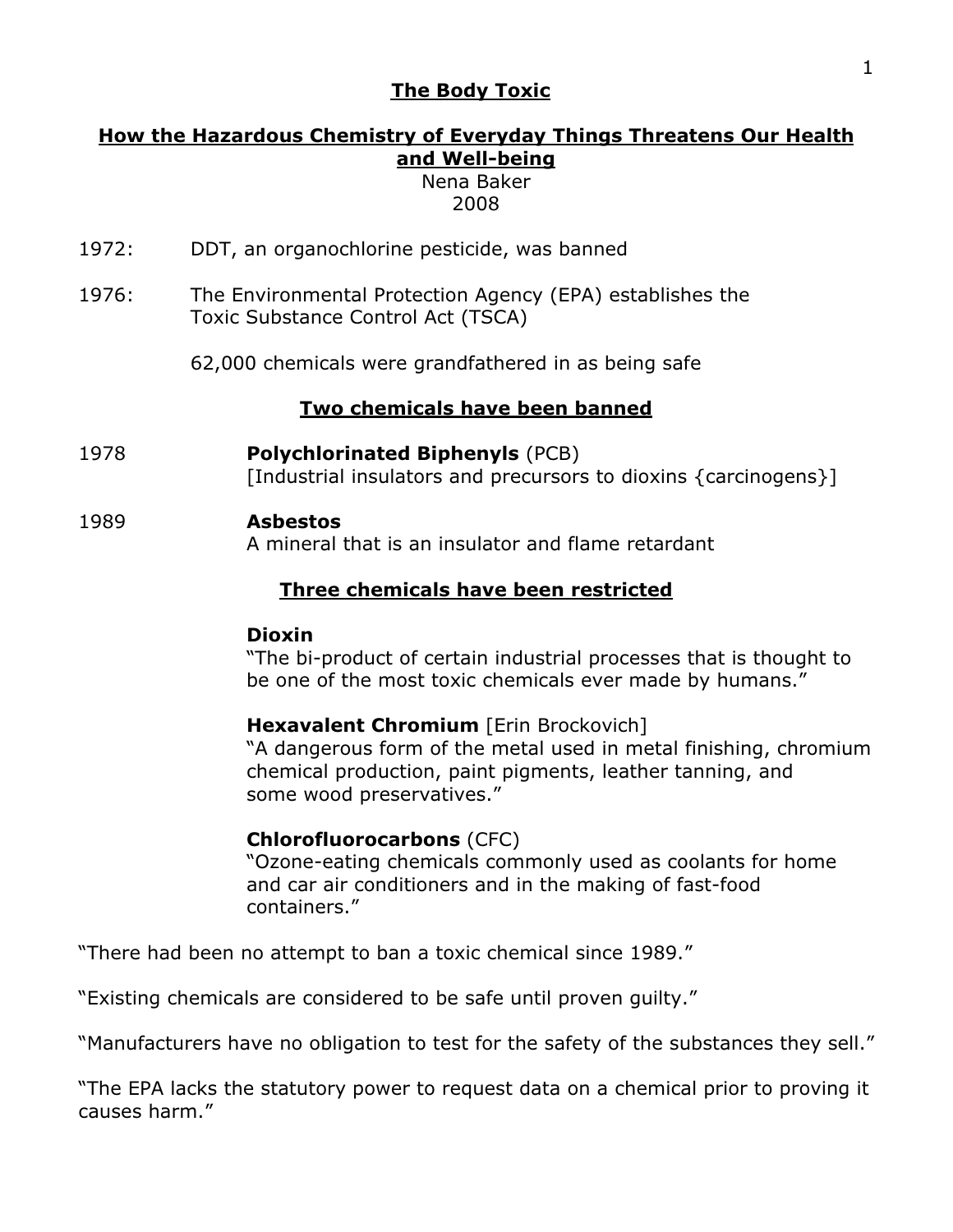"The amount of chemicals produced or imported by the United States in one day would fill up 623,000 tanker trucks with a capacity of 8,000 gallons each."

### **The Dirtiest Five**

#### **Atrazine**

The most commonly used pesticide in the USA.

Primarily applied on corn.

Also applied to sugarcane, wheat, guava, macadamia nuts, Christmas trees, lawns, golf courses, and cotton.

Causes gonadal abnormalities; hermaphroditism. Possible human carcinogen.

### **Phthalates**

Give plastic flexibility.

Found in soaps, shampoos, make-up, nail polish, polyvinyl chlorine plastics, lotions, deodorants, fragrances, vinyl flooring, make vinyl soft, plastic bags, food containers, food packaging, inflatable toys, blood storage bags, intravenous medical tubing, shower curtains, air fresheners, most cosmetics.

Male endrocrine disruptors, abdominal obesity, insulin resistance.

### **Bisphenol A (BPA)**

Found in plastic and in the epoxy resin that lines most metal food cans. Found in some dental sealants and in some #7 plastics. Found in 100% of household / office dust.

Endrocrine disruptors, prostate and breast cancer, urogenital abnormalities in boys, reduced semen quality, early onset female puberty, Type II diabetes, obesity, ADHD and other neurobehavioral problems

### **Polybrominated Diphenyl Ether (PBDE)**

Flame retardants. Found in furniture, upholstery, mattresses, carpets, electronics

Cause thyroid hormone disruption, permanent learning and memory impairments, reduce sperm quality, fetal malformations, behavioral changes, hearing deficits.

### **Perfluorinated Chemicals**

Resist grease, water, stains. Found in Teflon, Scotchgard, Stainmaster, Gore-Tex. Found in fast-food and other food wrappers, especially microwave popcorn.

Adversely affects babies, especially birth weight, cause obesity later in life, enlarged livers, thyroid dysfunction, cancers (testicular-liver and pancreatic) and asthma.